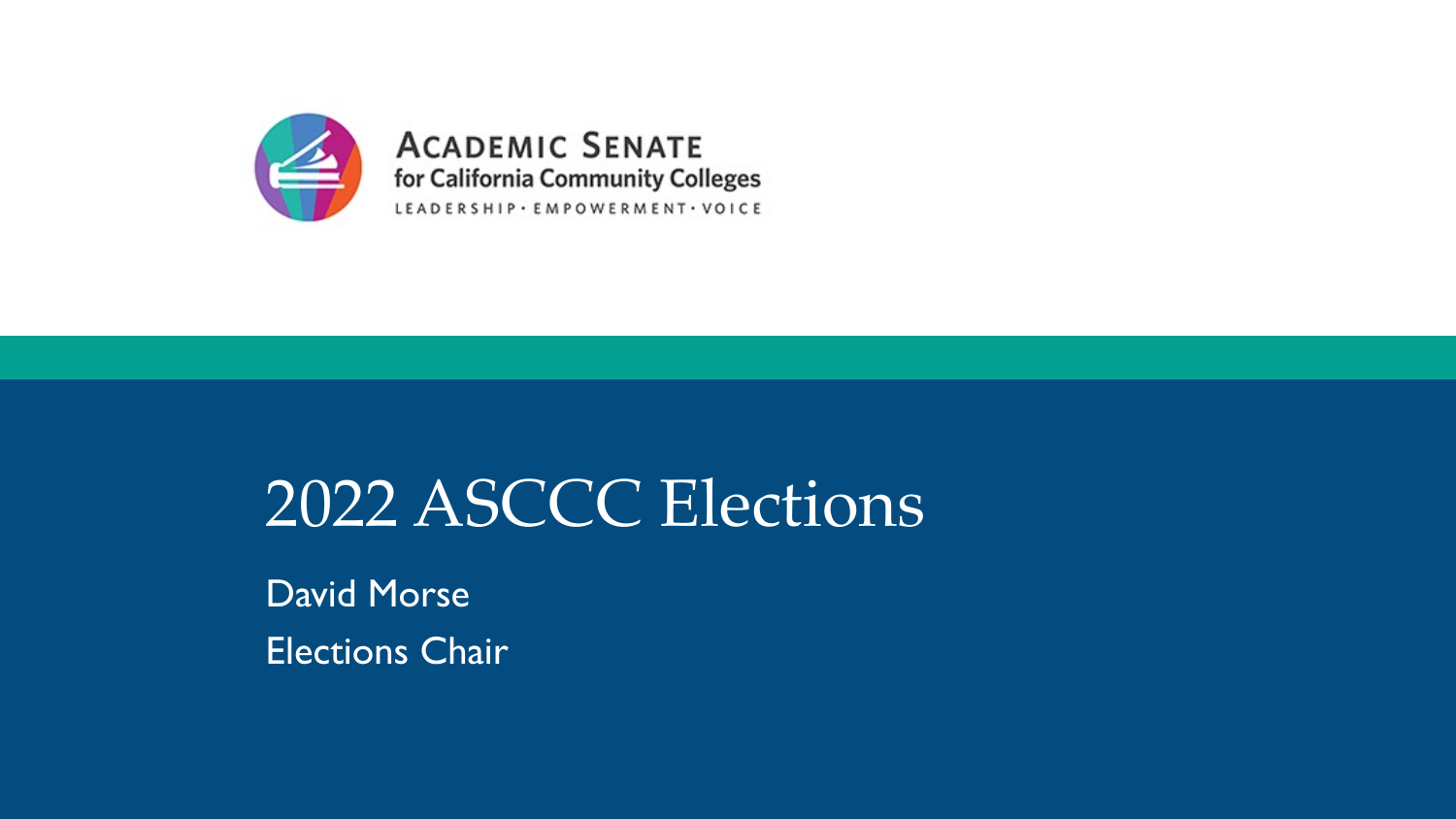## ASCCC 2022 Elections Timeline

- March 21, 2022 Call for Executive Committee nominations and Nominations Form opens
- April 7, 2022 Closing date for Executive Committee nominations
- April 7, 2022 Candidate materials due to ASCCC by 5:00 p.m.
- April 7, 2022 All candidates listed on ASCCC Elections Page
- April 9, 2022 Elections conducted via RankedVote
- April 9, 2022 Elections close
- April 9, 2022 Special elections as needed
- April 11, 2022 Announcement of winners posted to the ASCCC Elections Page

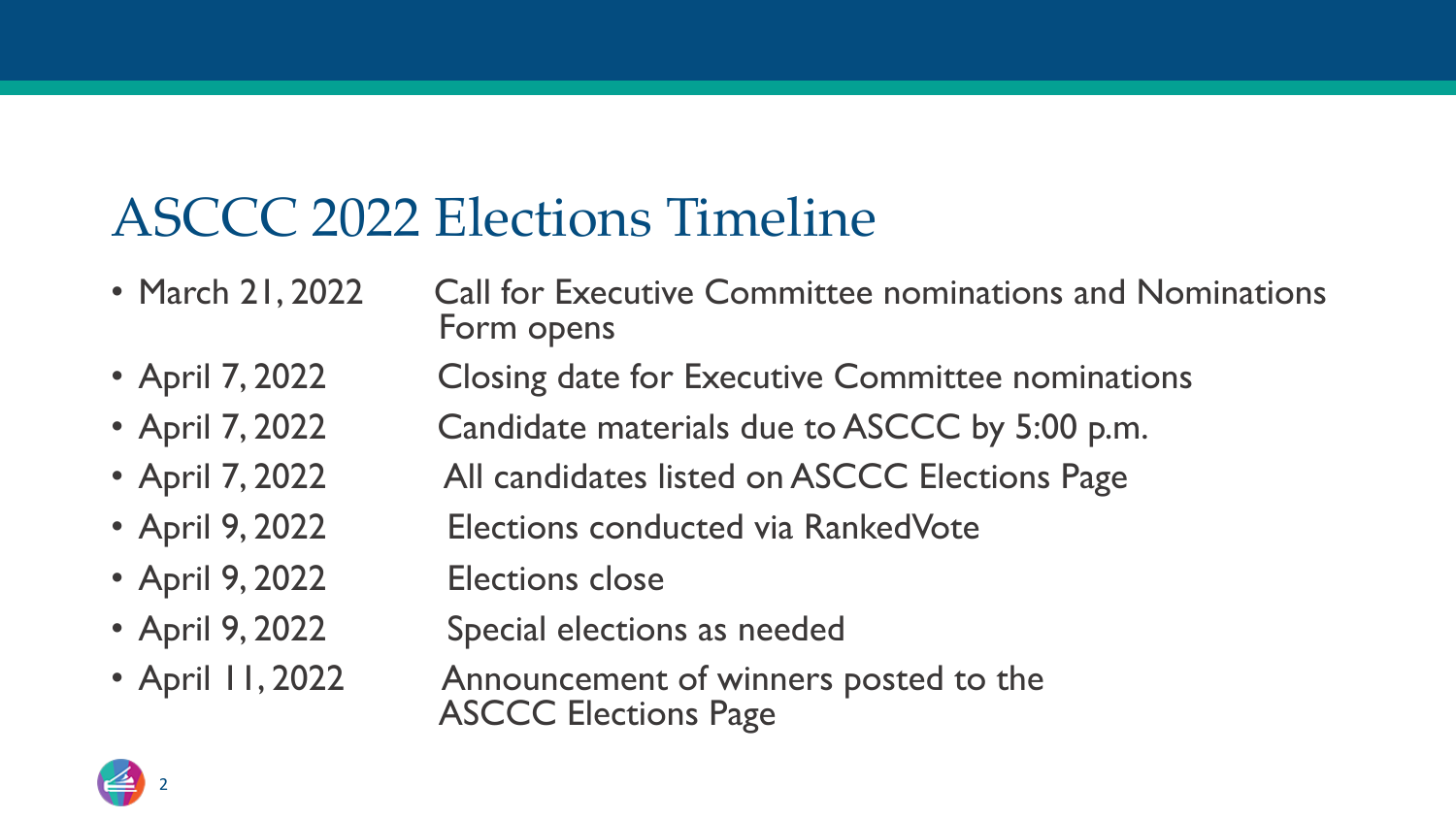# Voting By RankedVote

- For the spring 2022, the ASCCC will be conducting elect using the software company RankedVote.
- The senate president listed in the Senate Directory for  $\epsilon$ complete the Delegate Change Form.
- The college will not be able to vote in the online election
- Test Voting on RankedVote: https://app.rankedvote.co/ele Your-Favorite-Dessert/17490/vote

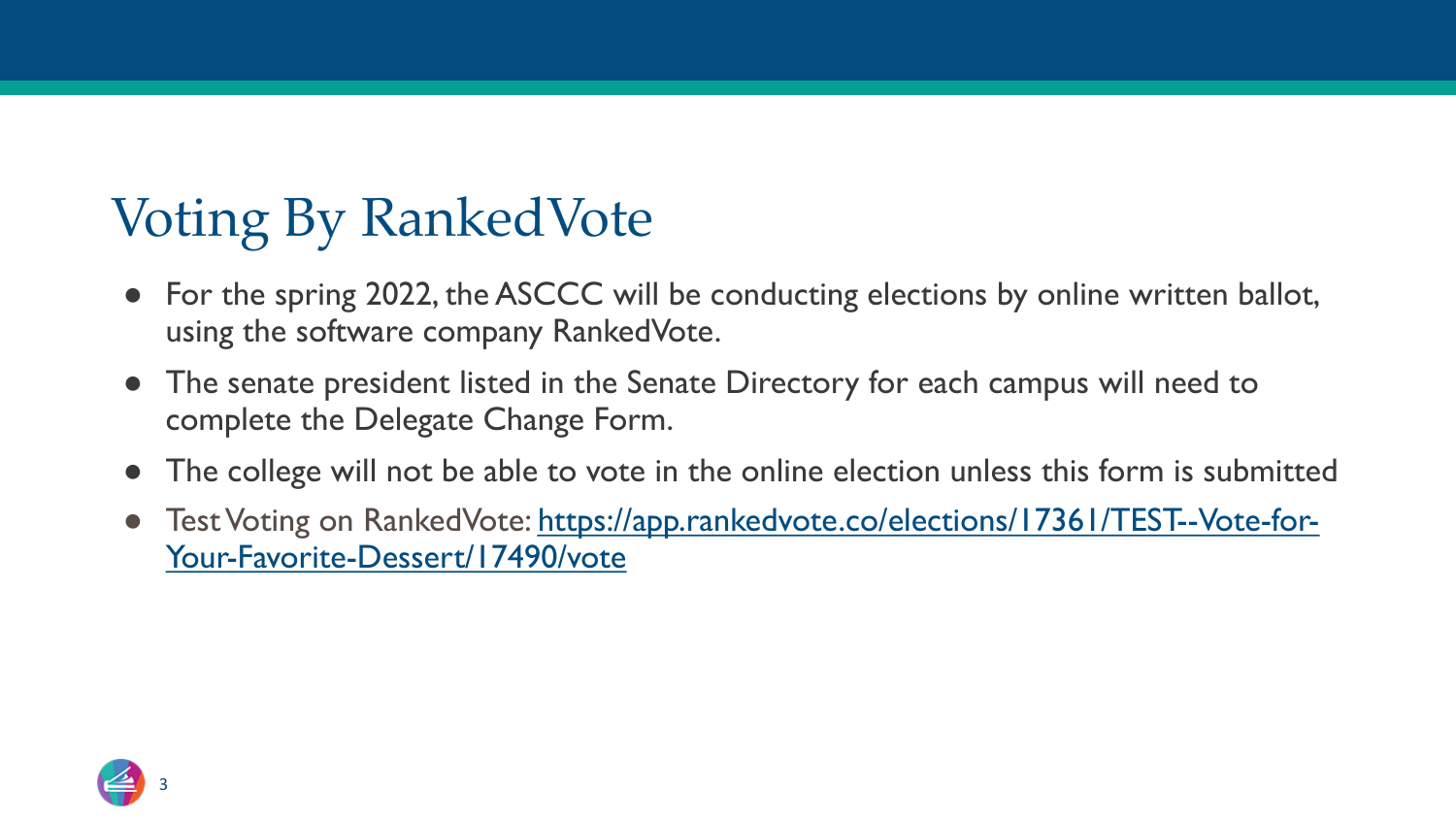### [RankedVote](https://app.rankedvote.co/elections/17361/TEST--Vote-for-Your-Favorite-Dessert/17490/vote) Continued

- In order to vote, verified delegates (those colleges Delegate Change Form by March 31, 2022) will be identifier (a 6-digit randomized number).
- The unique identifier will need to be used to acce
- For the purpose of the TEST Voting, you will not b identifier since the ballot is setup as open for all
- TEST link: https://app.rankedvote.co/elections/1 Your-Favorite-Dessert/17490/vote

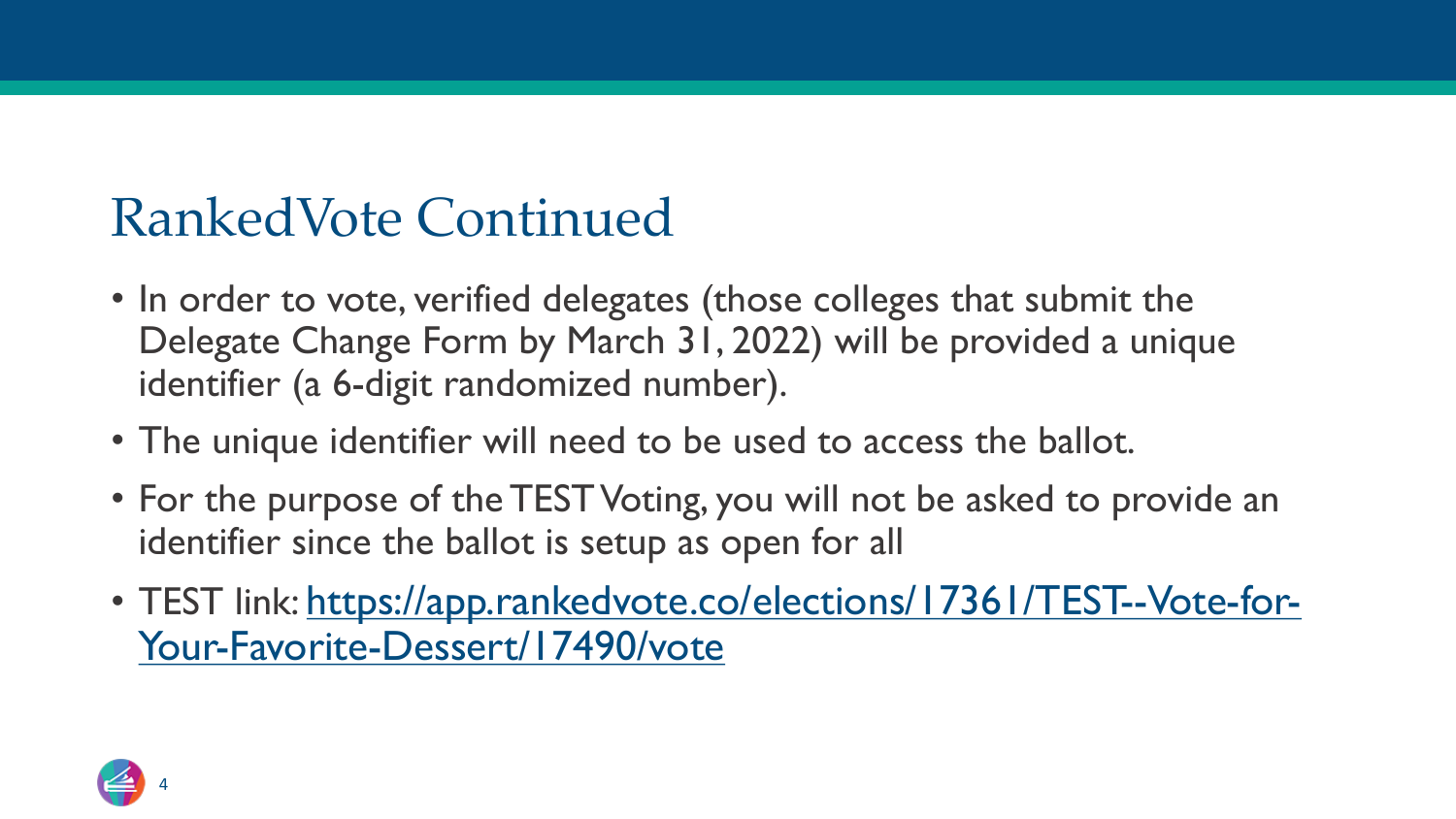# Notification of Delegates to ASCCC

- $\rightarrow$  In order to conduct the online election, we will senate to verify that we have the college's corre
- $\rightarrow$  The senate president listed in the Senate Direct need to complete the Delegate Change Form.
- $\rightarrow$  The college will not be able to vote in the online form is submitted.
- → Forms must be emailed to the ASCCC Office -March 31, 2022.

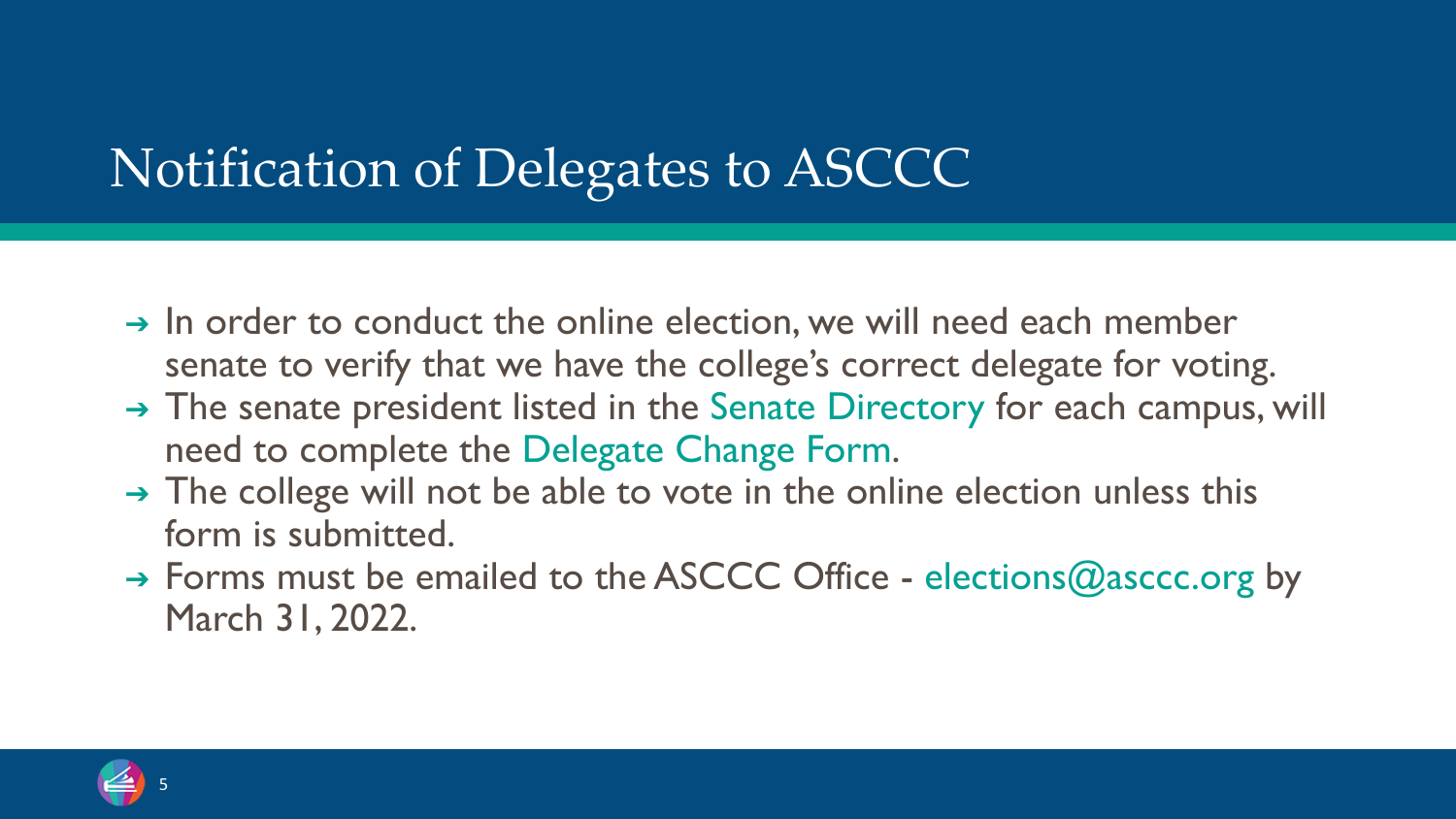# Changes to Elections Process

### As a general reminder

In Fall 2019, the body changed the Senate Rules on elections:

- ➔ Elimination of trickle down/changes to nominations A candidate can only run for a total of two Executive Committee Seats. Nominations are limited from the floor.
- $\rightarrow$  Instant runoff voting

Delegates rank candidates in order to assure one candidate will receive the majority vote in an election

➔ Change the order of elections

At-Large election will be run before other non-officer Exec Committee seats

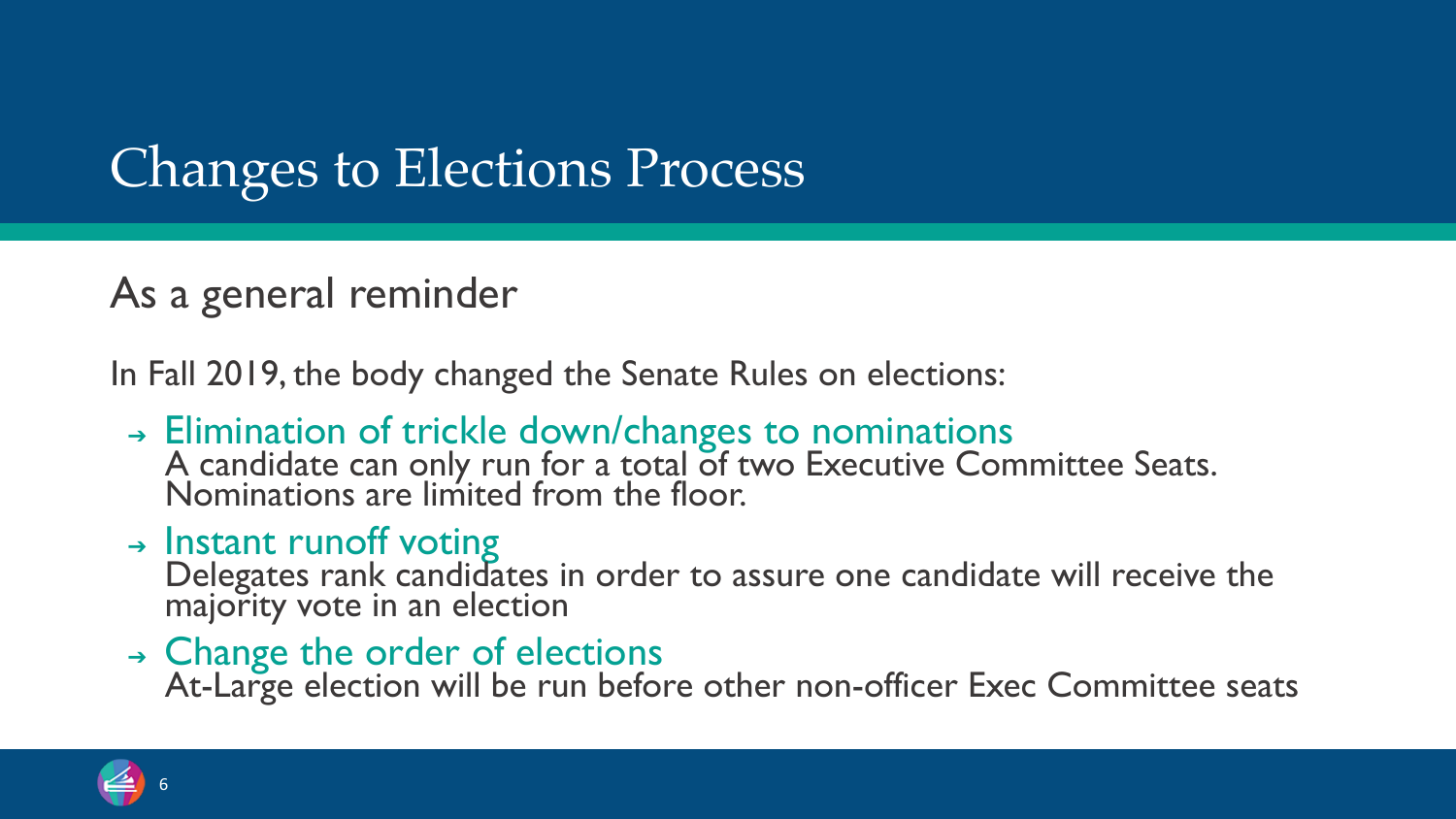### Instant Runoff Voting and Saturday Plenary **Session**

• Indicate a preference for the candidate that the delegate most desires by marking that candidate's name with the number 1, followed by marking the second choice candidate with the number 2, and so on for all candidates in the order that the delegate prefers.

### • **Balloting will take place on Saturday, April 9, 2022.**

• Individual ballots will be sent out for each open position. Delegates will be given 3 minutes to cast their votes. At the conclusion of the voting, the Elections Chair will announce the winner and will provide the runoff voting tally for each round.

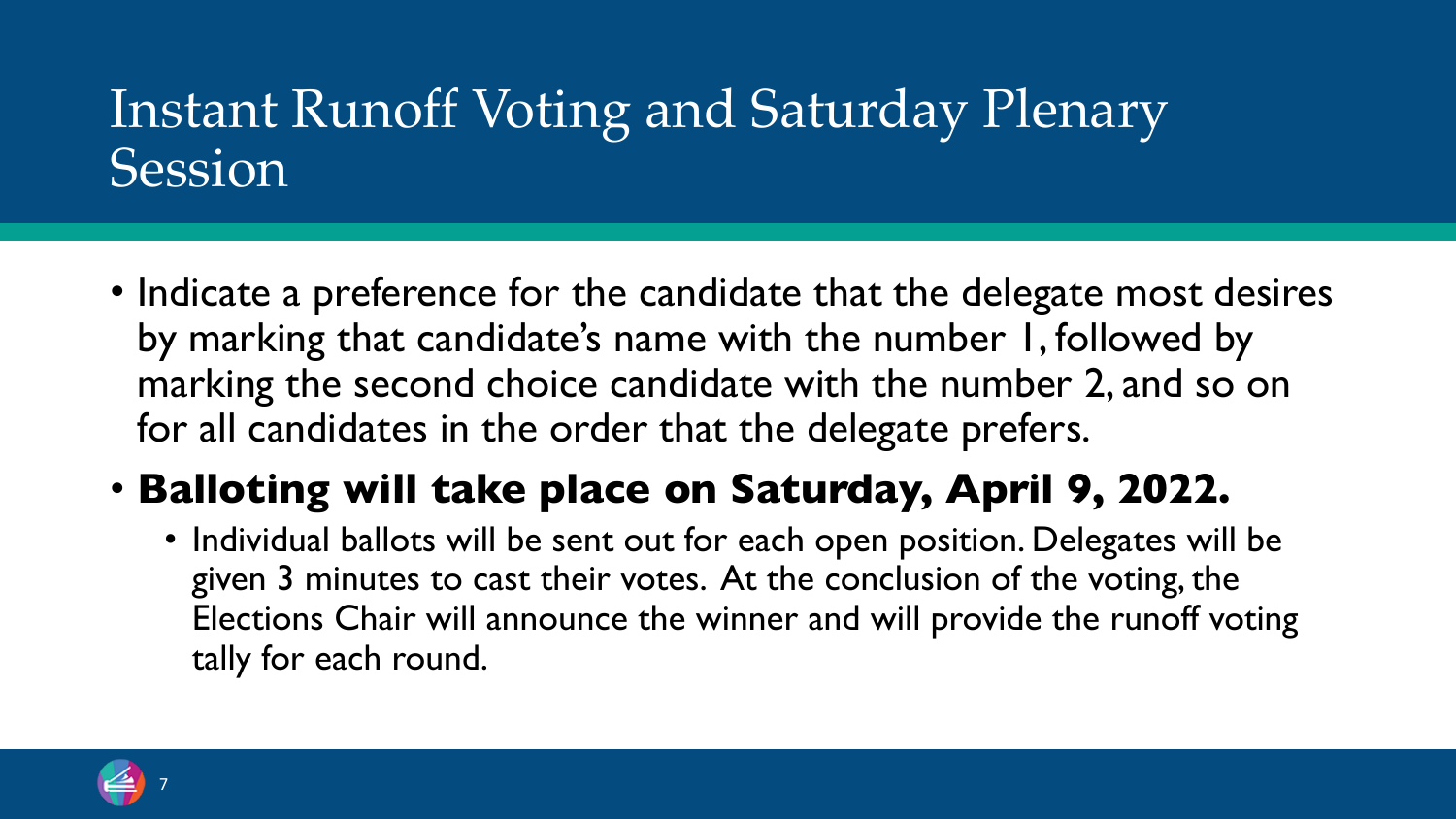# **[ASCCC E](https://asccc.org/papers/academic-senate-rules)[lections R](https://asccc.org/asccc-executive-committee-elections)esource Docur**

#### • [Executive Com](https://asccc.org/about/bylaws)mittee Responsibilities

The ASCCC Executive Committee is responsible for ensuring the organization is acting in the b end, the Executive Committee provides strategic guidance for the successful achievement of the oversees the strategic plan of the ASCCC and its organizational performance, reviews high-level level decisions, reviews Executive Director performance, and serves as a community advocate for

- The Challenges and Opportunities of Being on the (recording)
- ASCCC Elections Website
- Senate Rules
- Senate By-laws

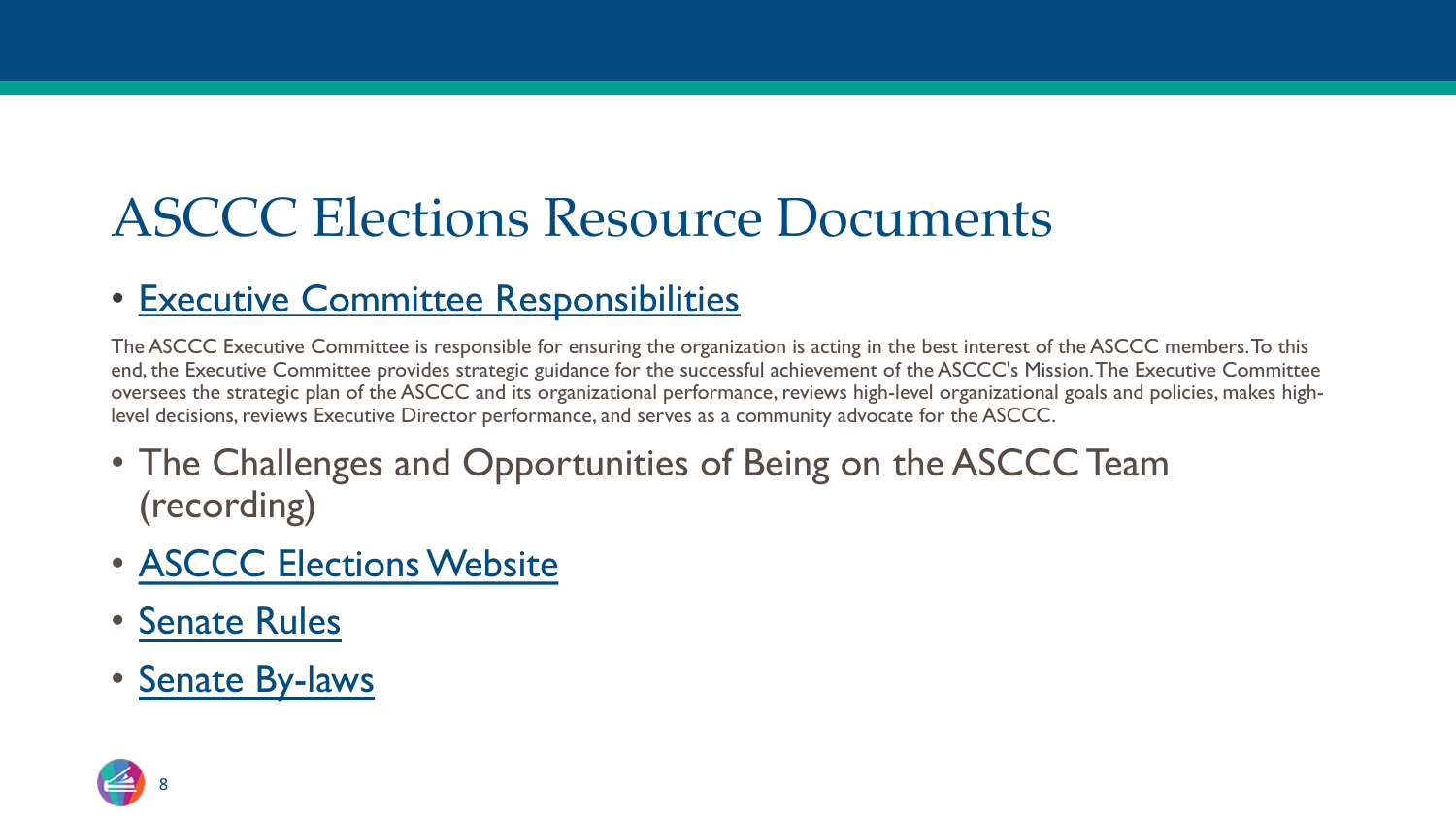### Call for Executive Committee Nominations

#### **Start of term:**

either the first day of June Orientation or June 10, whichever comes first and End of term: the Executive Committee meeting in June or June 9, whichever date comes first.

#### **Officers**

Term from 06/04/2022 – 06/02/2023 (one-year term)

- President
- Vice President
- Secretary
- Treasurer

#### **Executive Committee Members**

Term from 06/04/2022 – 06/01/2024 (two-year term)

- Area B
- Area C
- North (one position)
- South (one position)
- At-Large (one position)

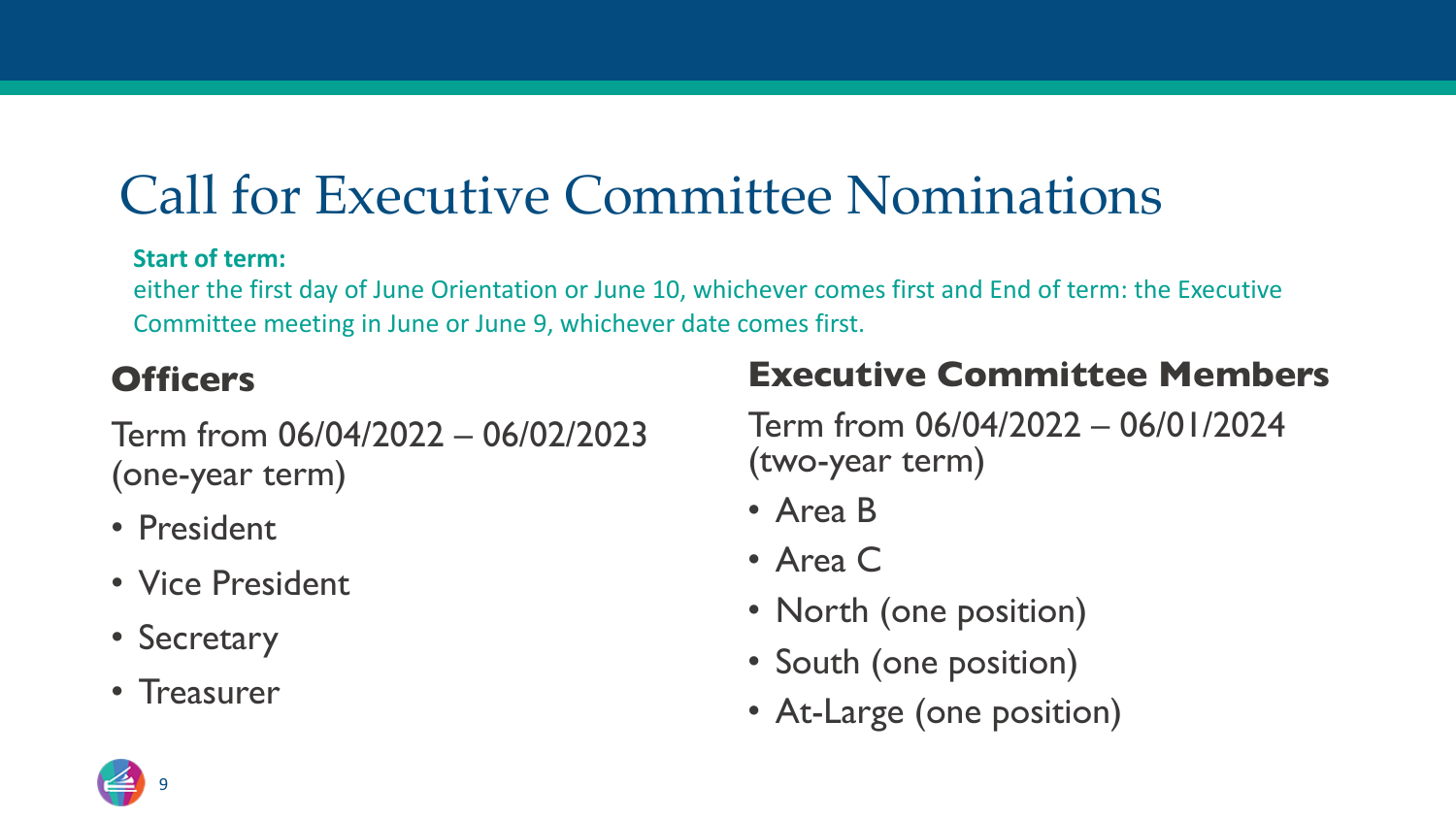### Candidate Criteria for Nomination

1) is a delegate or a local senate president;

2) has within the last three years immediately preceding the election been a local senate president or an ASCCC Executive Committee member or officer; or

3) has been nominated by a resolution of a member senate. The minutes of the meeting at which that resolution was adopted must be submitted to the Elections Committee chair with the nomination of the individual.

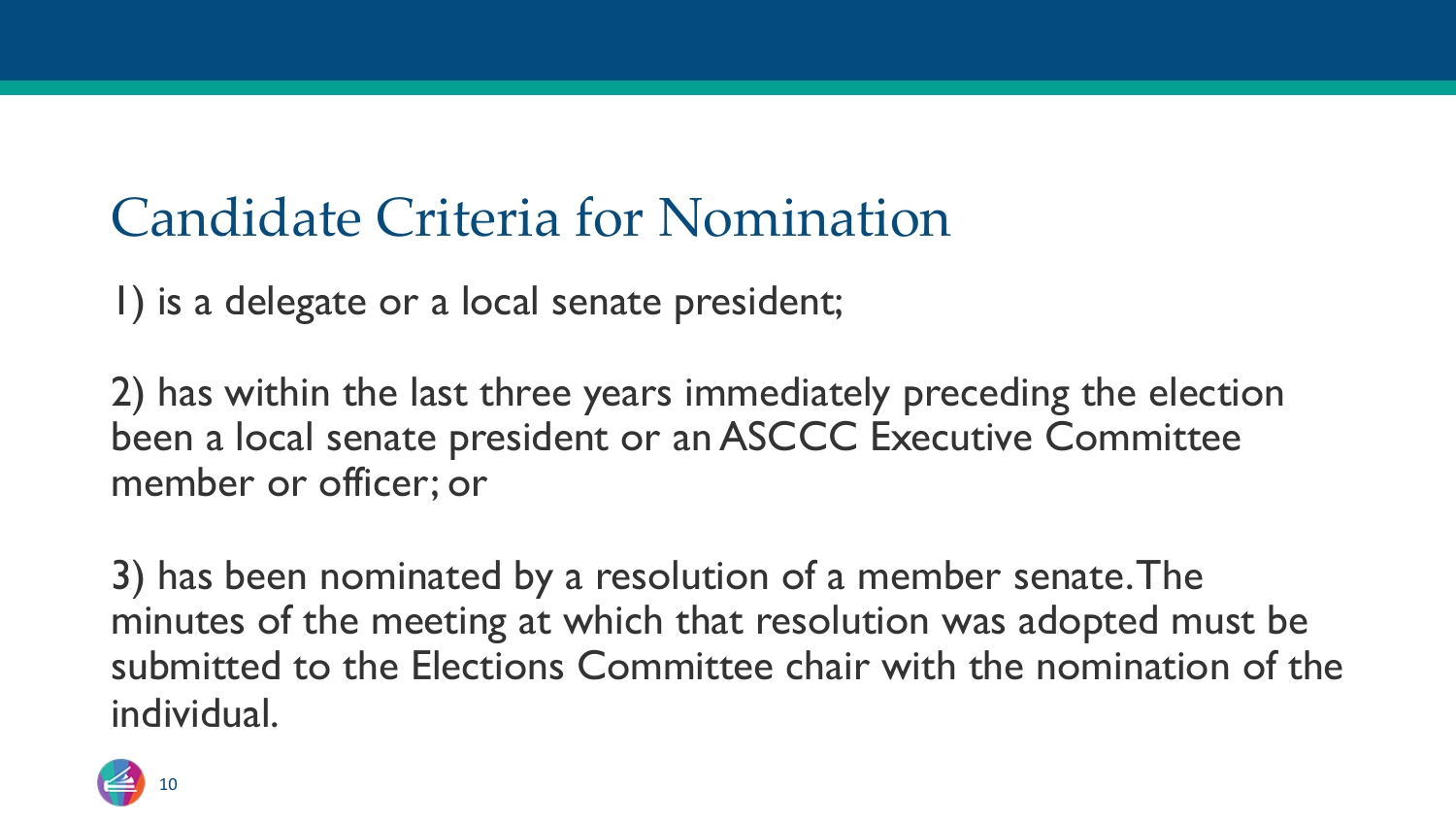### Intent to Seek Office

Official list-serves of the ASCCC may not be used to endor The ASCCC discourages candidates from campaigning online focus solely on their candidate statements and speeches.

#### **Executive Committee Nomination form opens o on Thursday, April 7, 2022 by 5:00PM**

- The form will be available on the ASCCC Elections page: **https://ascc.**org/ascor.org/ascorexecutive-committee-elections
- Candidate statements are also due April 7, by 5:00 PM
- All candidates must give a speech during the Friday afternc 2022. Speeches must be no longer than 5 minutes, or 10 m position of president.

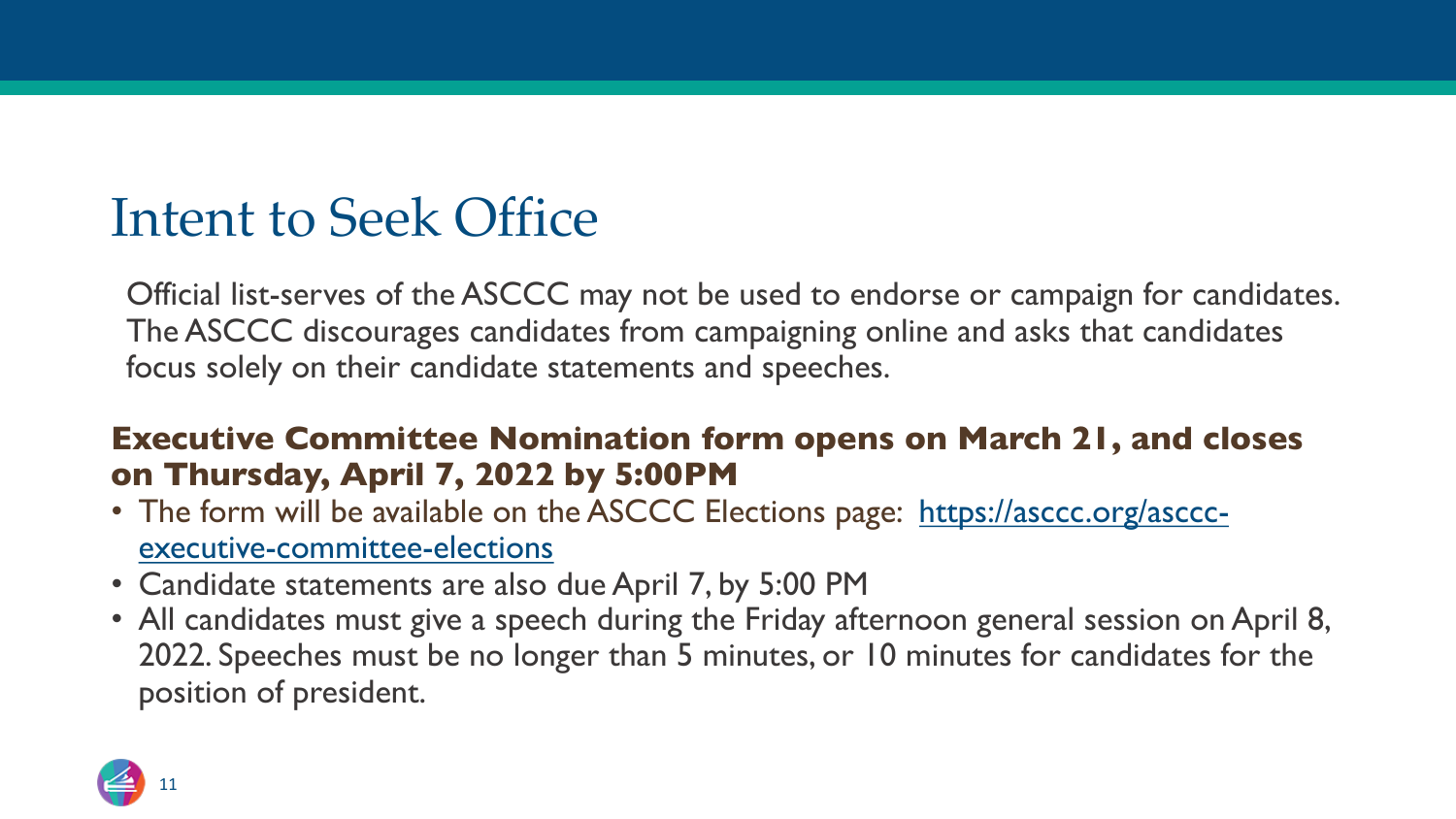# Candidate Information Session

• Thursday, April 7 |  $4:00$  pm  $-4:45$  pm (at the plen

This information session will provide details reg elections process, including information for the place for spring 2022. If you are running for a position Committee, you should plan to attend this sessi elections@asccc.org to make alternate accomm

# Officers Open Forum

• Friday, April  $8 | 5:00 |$  pm  $- 6:00 |$  pm (at plenary and hyl Join us for a forum of those running for the officer'